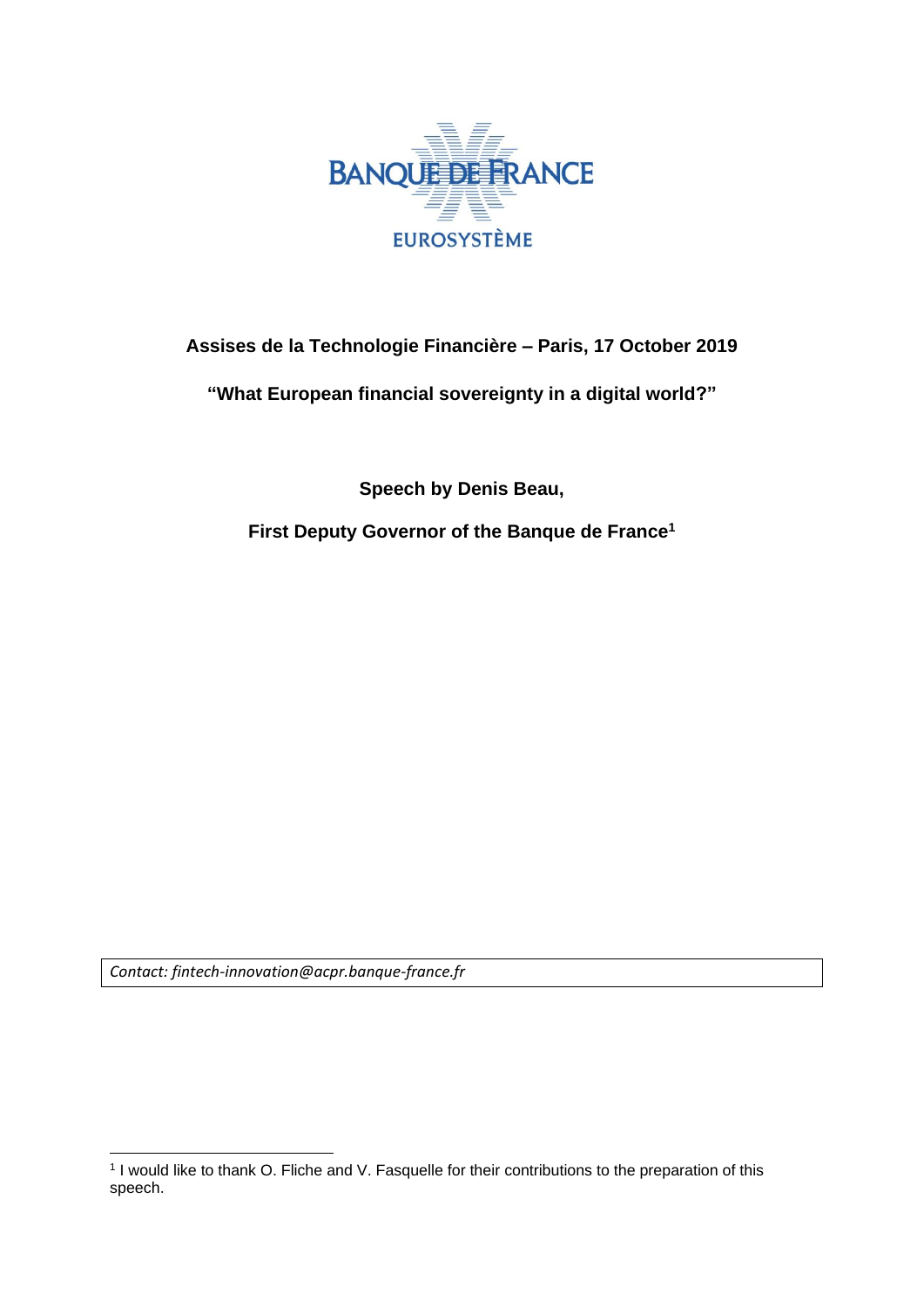Ladies and Gentlemen,

I would like to thank Ms. de la Raudière for her invitation to this conference, which reflects the financial community's ever growing interest in the ongoing evolution of the banking and financial system. The organisers of this conference asked me to give you my perspective as central banker and supervisor on the complex issues involved in the boom of digitisation in the financial sector.

**I will attempt to meet this challenge, by first observing that, for some years now, Europe has entered a world where digital technology is profoundly changing the business models of many economic sectors**. The banking and financial sector is no exception. New players are entering the market with new proposals, more suited to the uses and requirements of the "digital" consumer. They challenge established players by fragmenting a traditionally highly integrated value chain. The first of these new entrants are FinTechs. These start-ups are able to outperform the historical players on a link in the value chain, providing new services to consumers or reducing costs. The second are BigTechs. They rely on huge amounts of data and their experience of how to deal with them; by taking advantage of network effects, they are starting to attack strategic links in this value chain (services with high technological added value and sometimes customer relations) in order to be able to offer new profit generating activities. Thanks to their dominance of certain sectors – let us take the example of cloud computing – and to their ability to expand – their cash reserves enable them to penetrate a market, to dominate it and to use technology to set up barriers to entry – these new entrants are giving rise to a significant risk of dependency, or even captivity, for established financial players. **While BigTechs today are, at least in Europe, subcontractors of banks and insurance companies, we cannot rule out a reversal of business models which would confine financial institutions to the role of specialised service providers: credit origination, middle and back office, compliance.**

**These prospects raise several questions in terms of European sovereignty**: how can we effectively protect citizens' data (be they payment or personal data) and offer them real control over their use? How, in a global ecosystem with ever more open architectures, can we increase the strength and resilience of the financial system in the face of cyber risks? How can we encourage the development of pan-European payment solutions in the face of rising competition from non-European players in the payment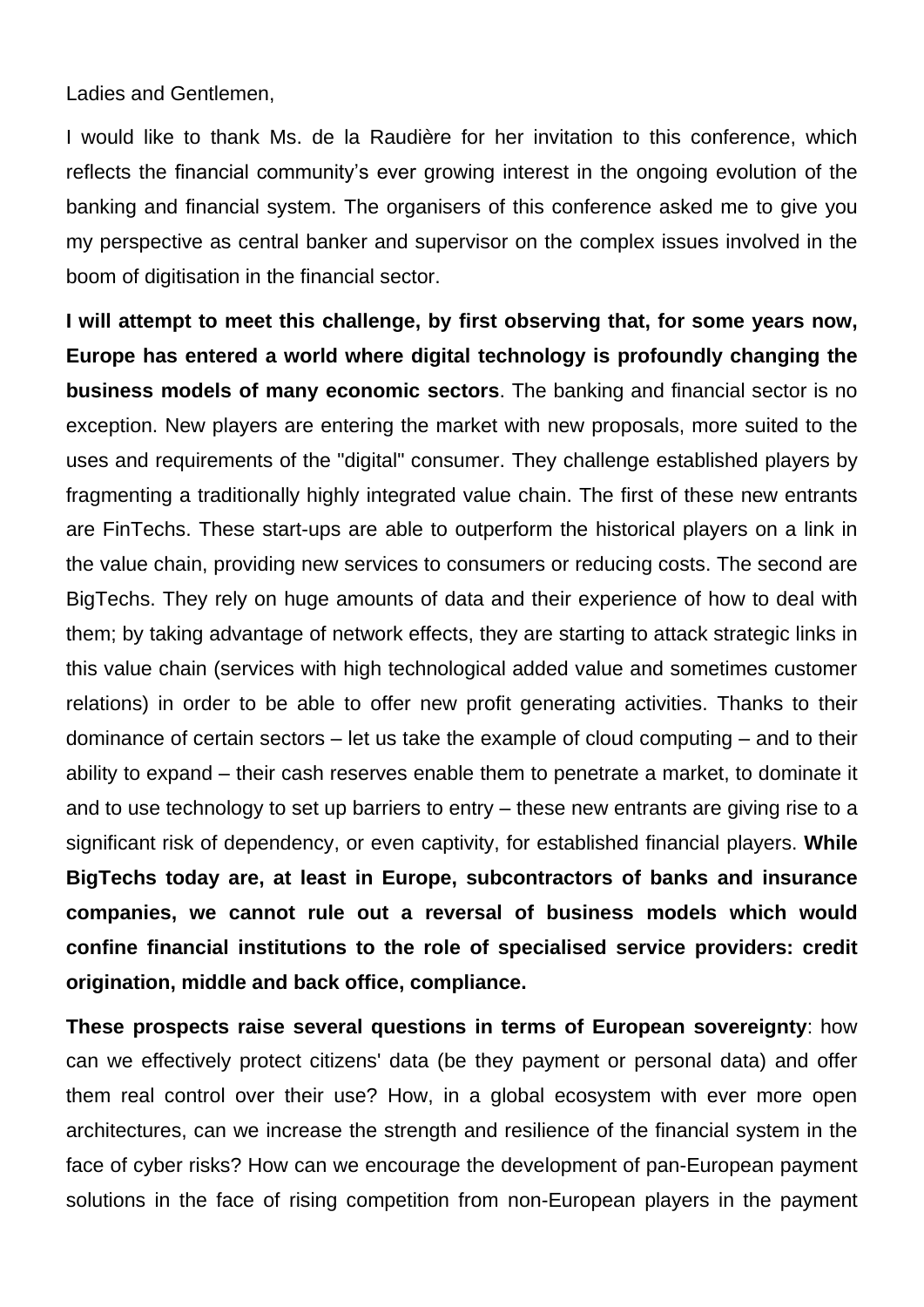solutions segment? In the fight against money laundering and the financing of terrorism (AML-CFT), how can we respond effectively to the challenge posed by crypto-assets, many of which were designed on the principle of anonymity and the bypassing of the rule of law? Finally, a question addressed more directly to me, as central banker and supervisor: how can we consider exercising our regulatory missions in a financial sector whose contours and functioning are undergoing change?

**In my opinion, appropriate responses to these questions must be based on three pillars: (i) a clear assessment, (ii) a sufficiently open mind to propose frameworks adapted to new paradigms and (iii) the collective boldness to innovate. And I would like to share with you some thoughts on these three topics.**

\*

\*

## **(i) Assessment**

**The digital revolution now enables some companies to rely on a potential customer base equivalent to the combined population of Europe, the United States and China, in order to make significant incursions, and potentially systemic ones, currently mainly in the field of payments and fund transfers. The magnitude of these network effects and the speed at which they can be exploited are likely to radically alter the scope and intensity of competition in the markets in which they are present. They can also contribute to exacerbating not only the size of the benefits but also the risks that they create for the stability of the financial system and monetary stability. Should this prospect lead us to seek to preserve the status quo?** I see at least two reasons for not going down that road.

The first is that **the technologies that allow these changes in scale carry progress**. Technological revolutions, from the early stages of the internet to the boom in blockchain protocols to artificial intelligence, have given rise to, and can still continue to do so, new services, many daily improvements for consumers, in particular financial services including, and we are extremely attentive to that, better financial inclusion.

Second, **there is no reason to assume that the current framework for regulating financial services is intangible and cannot be adjusted to respond to changes,**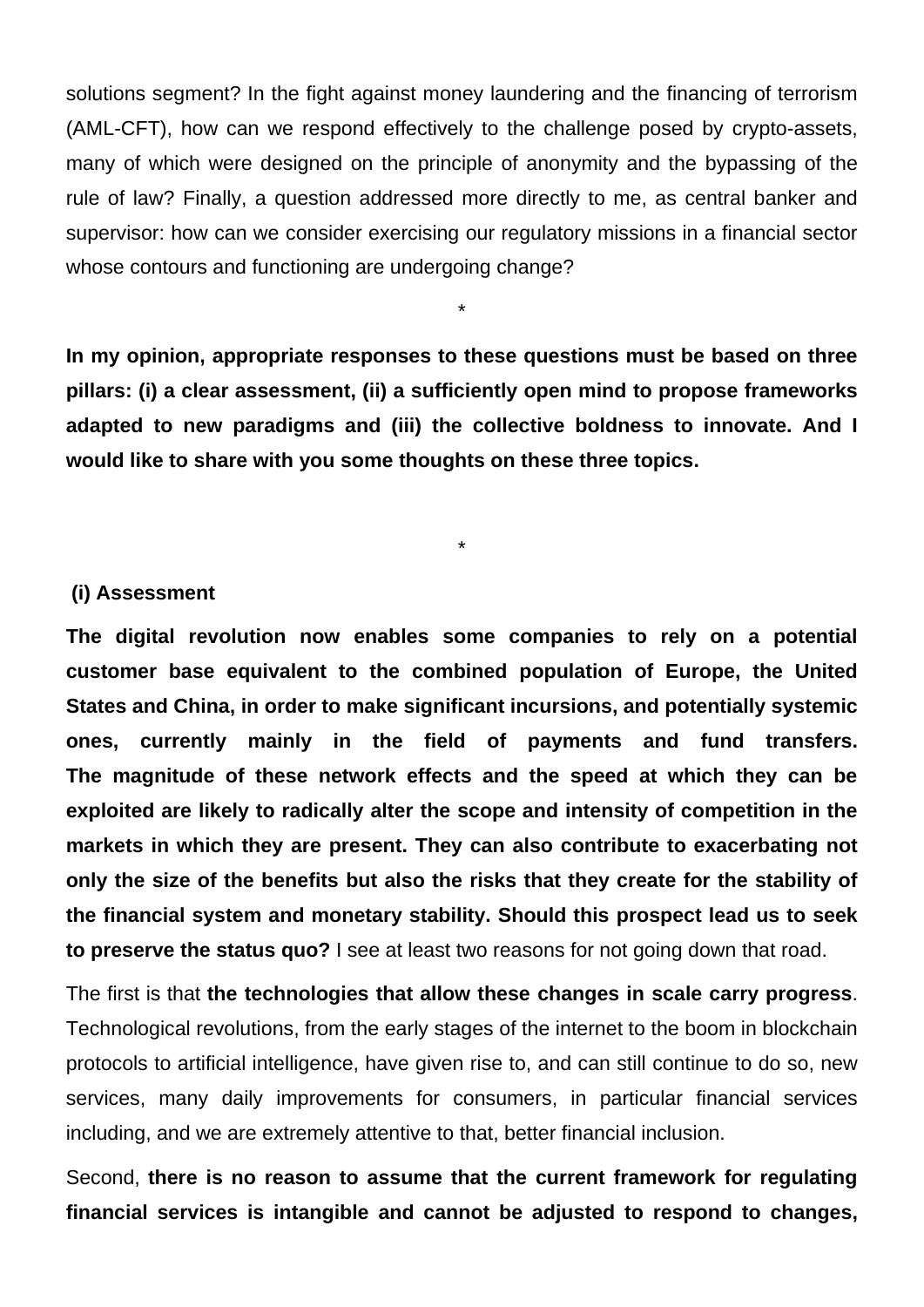**including in scale, brought about by technological innovation** to ensure that potential risks are properly managed. A simple example: the customer experience for opening a remote account in France, compared to other European countries, wasn't sufficiently fluid. The players that we have met often mentioned as a potential impediment the French transposition of the 4th European anti-money laundering directive, which would not make it possible to fully capitalise on the advantages of technology. We have taken note of the problem and set up a working group, led by the ACPR Fintech - Innovation unit within the framework of the ACPR-AMF Fintech Forum, bringing together technology providers, financial institutions and public authorities. The aim was to co-construct proposals based on an objective assessment of regulations and technological state of the art, while ensuring the efficiency of AML/CFT frameworks. The result is that these proposals have almost all been adopted for the transposition of the 5th directive. We know how to think outside the box when necessary. However, to maintain a smooth risk management for projects that are likely to exploit huge network effects, and thus likely to create significant risks to financial and monetary stability, it would be prudent to ensure that regulation frameworks are perfectly tailored to the risks posed before rolling out these projects in the market.

**In order to help complete the adjustment of the regulatory and supervisory framework to these profound changes, central banks and supervisors first have the advantage of their legitimacy**, which is primarily due to their institutional mandates: prudential supervision, financial stability, and conduct of monetary policy. Their legitimacy is also rooted in their experience of crises and their contributions to solving them. However, to live up to this legitimacy, **it is up to the public authorities to identify the new risks, both in terms of their nature and magnitude, and to provide clear, strong and relevant responses.**

**(ii) An open mind is necessary to achieve this objective: it must lead us to propose frameworks that are tailored to the new challenges and associated risks. The specificities of the changes brought about by the digital revolution and in particular the multinational scope of the resulting network effects also require us to advocate for a reinforcement of international cooperation between authorities** 

\*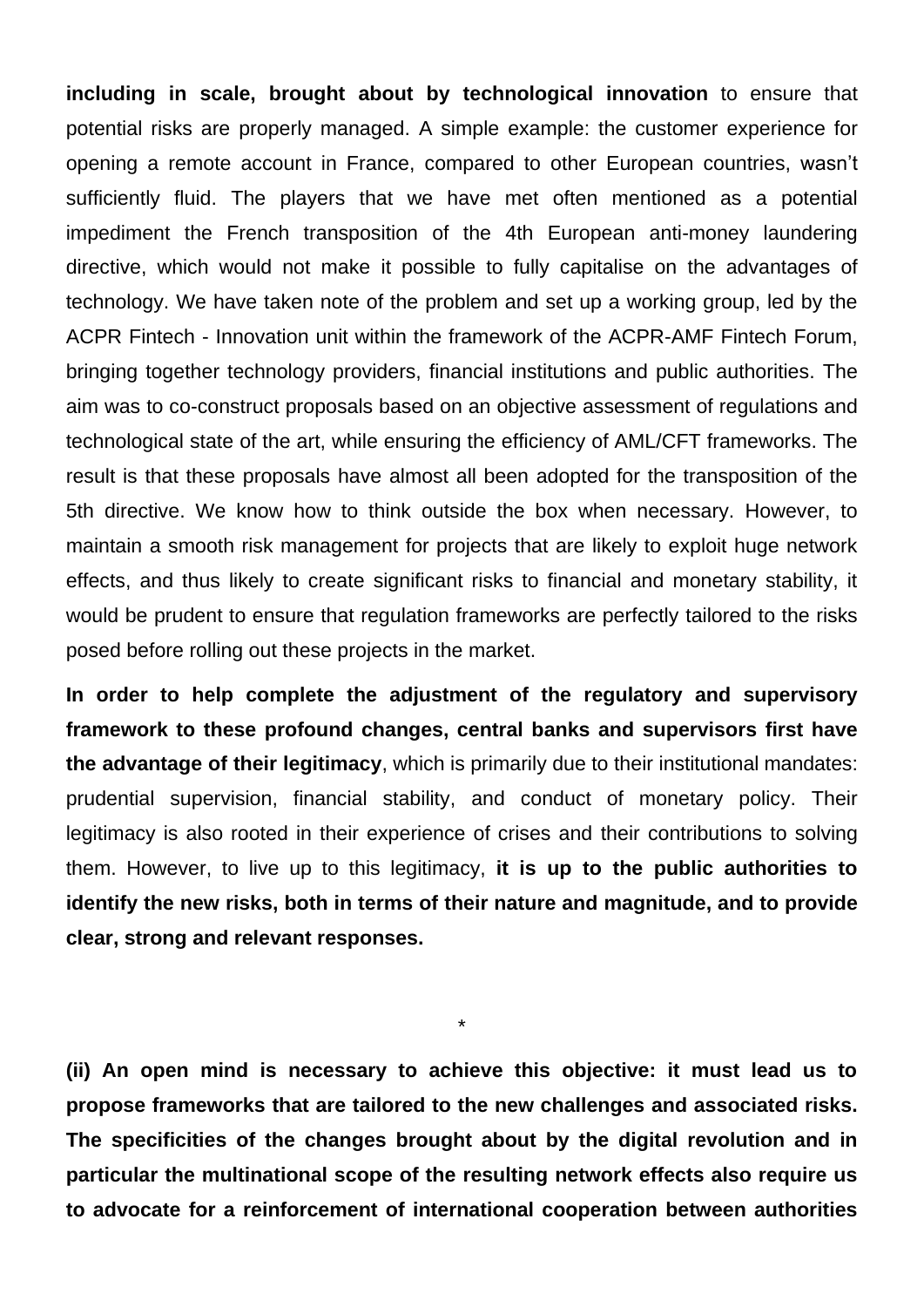**in order to ensure a better coherence of the national regulatory frameworks and to propose changes that affect global governance**. To illustrate this point, I will choose an example outside the financial sector: that of the general regulation on the protection of personal data (RGPD). By setting up a common framework for the protection and circulation of personal data, the European Union has not only harmonised its regulations and reaffirmed its own values, but has also defined a global reference in this area, raising interest among many partners, in particular the United States, shaken by repeated scandals whose symbol remains Cambridge Analytica.

**In my view, our proposals and actions should be guided by two principles. First of all, we need to think in terms of an open system.** We must take into account the development of interactions of all kinds between the participants in the various "ecosystems" on which the development of financial services is now based. **It is a prerequisite for being able to legitimately claim to regulate interconnections. It is also a prerequisite for ensuring an appropriate perimeter for the regulations to be adapted as well as the coordination and coherence at national, European and international level of these adaptations.**

To be more concrete, let us take the example of Open Banking. The regulatory framework set out by the second Payment Services Directive (PSD2) has lifted the technical and legal barriers to accessing payment account data. The immediate consequence has been the development of a new ecosystem offering consumers a wealth of new services. However, we have also imposed high data protection requirements at the European level, in particular in the rules governing access to this information.

**Second principle: in order not to be mere spectators of change or react to it too late, we must fully take on the prospective observation, experimentation, and operational commitment. In the area of payments, the recent BigTech initiatives with a global impact have once again brought the current inefficiency of cross-border payment solutions to the forefront. However, the issues of financial stability, monetary policy and sovereignty raised by these projects should encourage us to operationalise our efforts to promote more efficient payment systems where appropriate by considering an operational involvement of central banks, based on the consistent and coordinated use of new technologies.**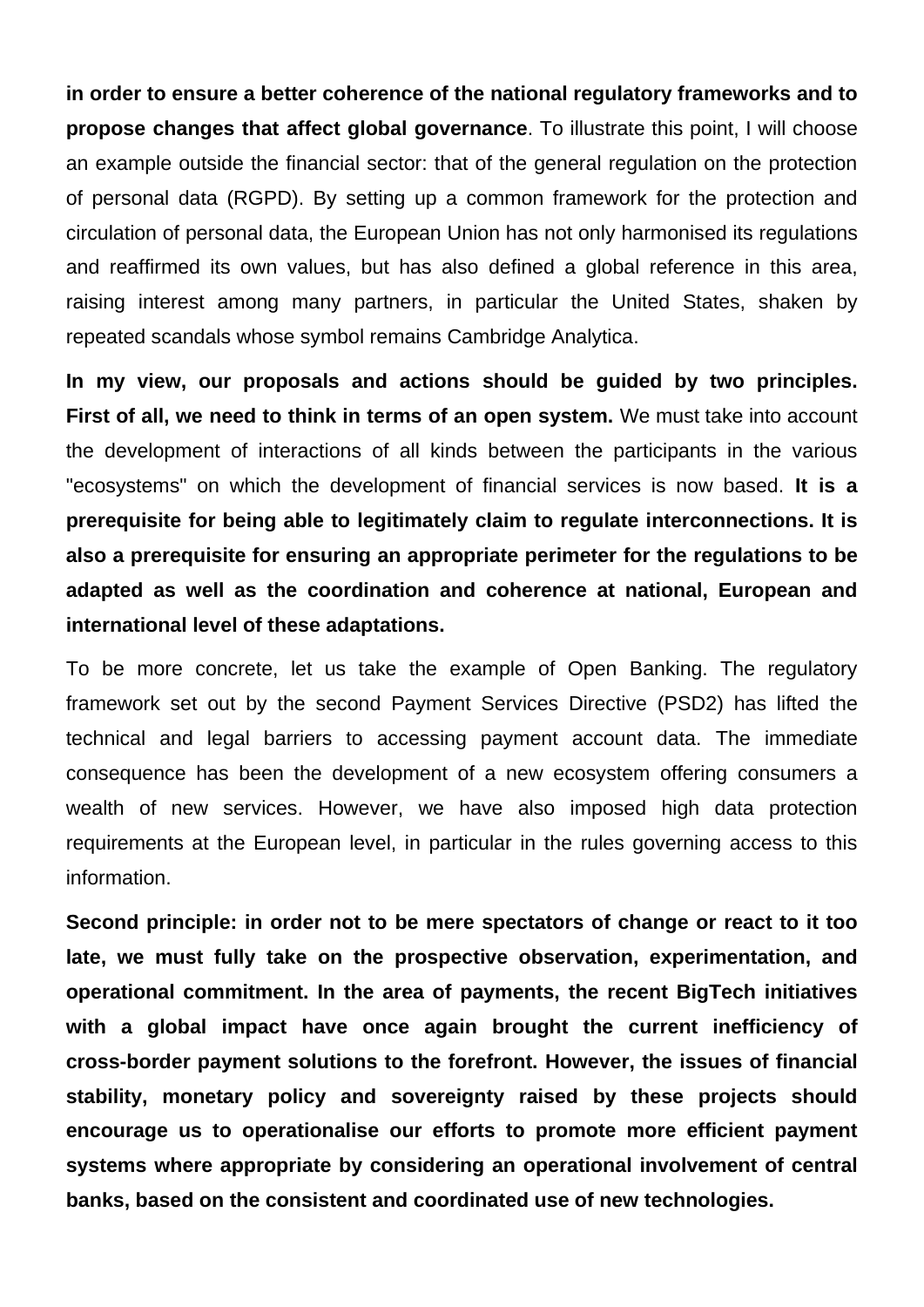As regards infrastructures, we have taken an interest in blockchain technology since its early stages. We were the first central bank to develop, regarding the specific use of SEPA creditor credentials, a decentralised register system based on a blockchain protocol, the "MADRE" register. Of course, this is only a first step, which does not exhaust an extremely vast and diversified field of experimentation. The question that arises today is: which systems could become more efficient or offer greater possibilities as a result of technical decentralisation?

In the field of regulation and supervision conducted by the ACPR, we applied the same principles. Take the case of Artificial Intelligence (AI). How do we concretely define the conditions for a controlled development of artificial intelligence and define the principles of its control? It is in this spirit that we designed our IA workshops: the ACPR FinTech experts and the Banque de France data scientists met established players to understand their perception of these technologies and assess their level of maturity. In the areas of AML-CFT, internal models and consumer protection, the lessons learned from these meetings and tests under production conditions will provide us with crucial information for building a future framework conducive to controlling the development of Artificial Intelligence.

**(iii) Aware of the importance of the issues and clairvoyant as to their complexity, ready to change our regulation and the exercise of our missions, we must also be bold, that is to say, innovative. To conclude this speech, I would like to stress two important elements.**

**\***

First, European financial sovereignty does not depend solely on the authorities of its Member States or on the regulations drawn up by the European Commission; it depends first and foremost on the vitality of the European ecosystem and on the innovation effort of all players, be they established or new. In this regard, **the Europe of payments should seize the opportunity offered by the digital revolution to develop a pan-European payment solution**. Our institutions are an integral component of this European ecosystem and intend to play their full part in it: the Banque de France Lab, the ACPR Fintech-Innovation unit, with its joint ACPR-AMF Fintech Forum, and all public authorities, are fully mobilised to support the expansion and growth of this ecosystem.